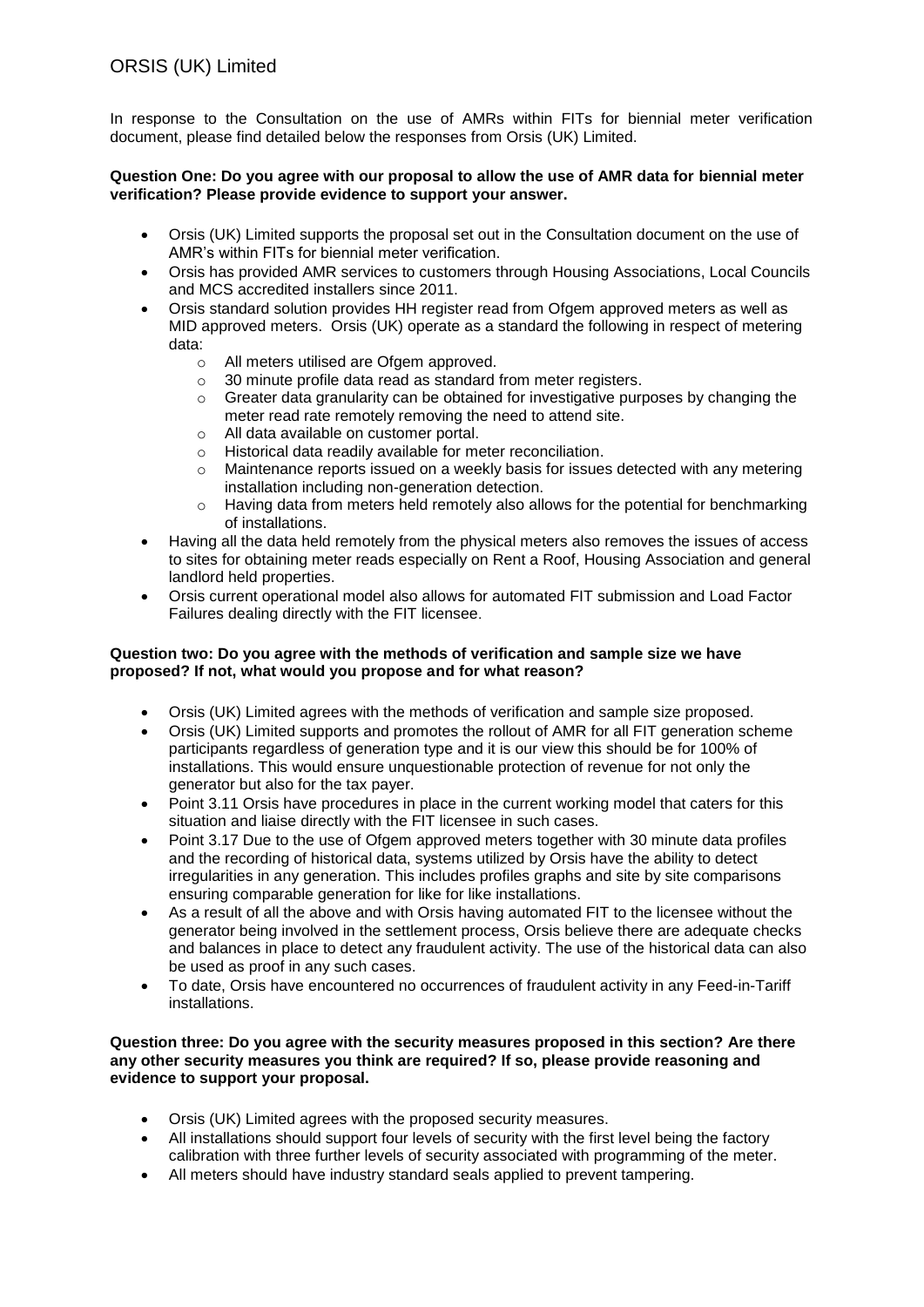- Orsis (UK) have already implemented the sealing of the communications module onto the physical meter to prevent access to the communications module.
- Orsis (UK) have complete component identification for all component identification and due to the integration of the communications module with the physical meter, it is possible to replace the communications device without the requirement to replace the physical meter. This results is data continuity from the original meter.
- Where physical meters need to be replaced, it is currently the practice this can only be carried out by an MCS accredited installer.

### **Question four: Do you agree with our proposals regarding standardisation of installation and commissioning, methods of communication and data models? If not, what alternatives would you suggest?**

- Orsis (UK) Limited agrees with the proposal to standardise the processes for the installation and commissioning together with the communication methods and data models. That said, some degree of flexibility should be allowed for individual systems.
- To support the above statement, Orsis (UK) already has a set process in place that ensure meters are registered, commissioned and communicate.
- Orsis (UK) hold a complete asset register of all AMR components installed for any given installation.
- All data is transferred from meter to PV Portal front end using encrypted systems over GPRS networks. All data is transferred automatically without the need for any intervention in the process.
- Orsis (UK) utilise equipment for installations that support DLMS for data interchange, however, Orsis only subscribe to a subset of the COSEM standard for the data layer. Orsis would propose a transition period for meters that do not fully support the complete DLMS/COSEM standard.

# **Question five: Do you think that our proposals for monitoring and fault findings are suitable? If not, what further guidance would you suggest?**

- Orsis (UK) Limited agrees with proposals for monitoring and fault finding are suitable.
- Current operational procedure for Orsis installed AMR meters include:
	- o Half hourly data as a default
	- o MID approved meters utilized in all installations
	- o Meter registers are retrieved and used for all installations
	- o Data retrieved on a 12 hour cycle as default but Orsis have the ability to adjust the communications for increased data latency and frequency.
	- $\circ$  All data presented on a web portal for acces by Investor, Landlord and tenants. This includes the ability to obtain physical meter readings.
	- $\circ$  Orsis (UK) provide the facility for customers to enable Orsis (UK) to automatically submit meter readings to the FIT licensee removing the requirement for the Investors, Landlords or Tenants to submit readings. These readings are submitted automatically at the end of each FIT period.
	- o Orsis (UK) provide weekly reports to clients indicating where there could be a potential issue with any FIT accredited installation.
	- $\circ$  Orsis (UK) have procedures in place for the processing of queries in regard to generation that falls outside of set tolerances to provide revenue protection on behalf of its customers. This includes:
		- Providing current meter readings from meter registers
		- Providing historical profile data to back up generation queries

# **Question six: what methods would you propose as alternatives to physically reading non-AMR meters?**

 Orsis (UK) believe the only solution in terms of cost and impact is to have AMR meters in place but as a result of this there would also be annual data charges. These charges would far outweigh the cost of physically reading meters.